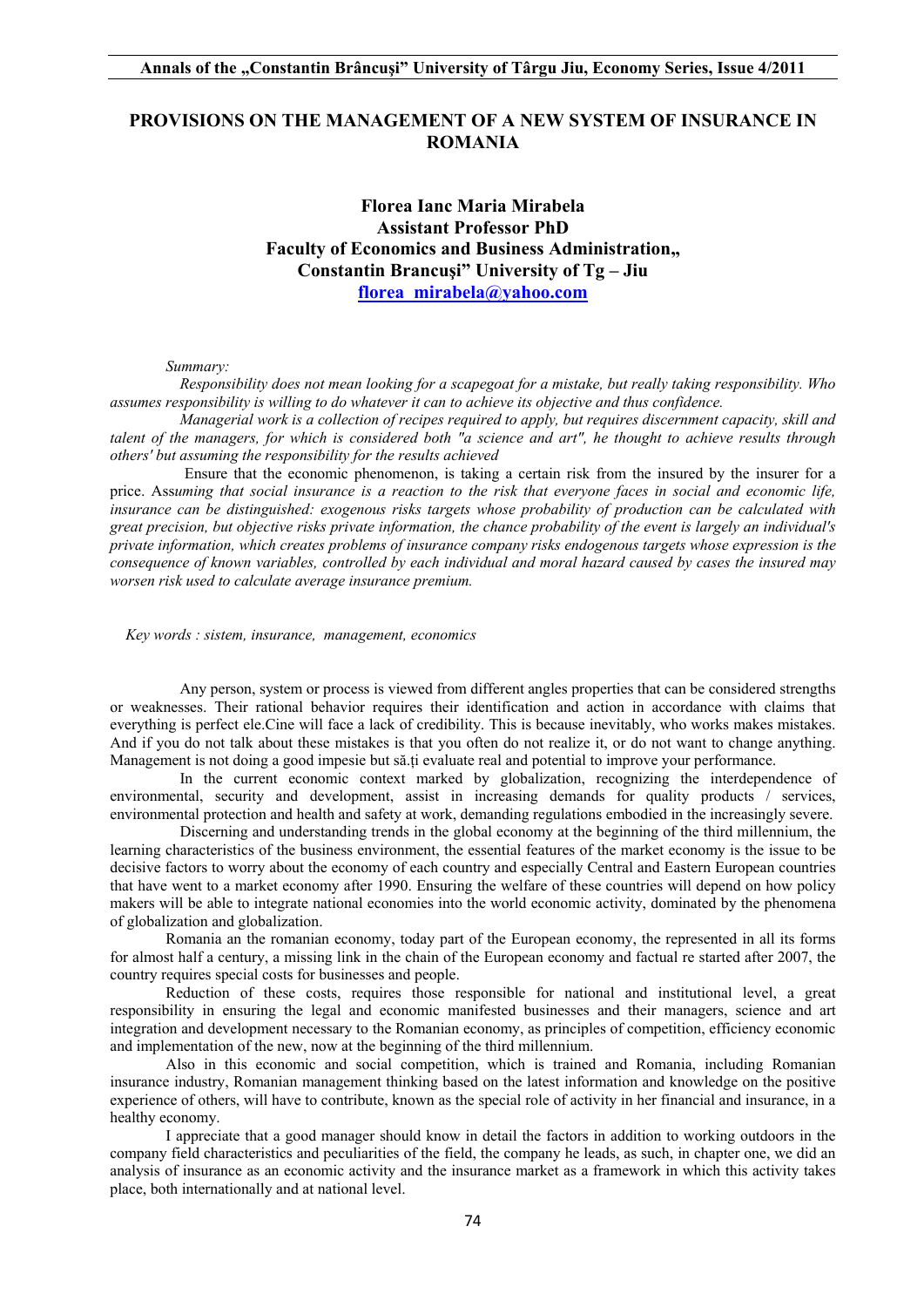## **Annals of the "Constantin Brâncuşi" University of Târgu Jiu, Economy Series, Issue 4/2011**

Knowledge management features and factors of influence in security management, provides management team and ability to meet objectives, managerial, completed the construction on time and the amount provided insurance fund, insurance and adjusting to market profit.

The organizational and functional peculiarities of insurance companies and influence on their management requirements are defined as profit and satisfy shareholders, policyholders' needs, legal requirements and social obligations.

*The influence of insurance management,* contain: the randomness of the damage, the legal form of insurance, insurance industry, the territorial scope of insurance, size of funds established by the company outsourcing (outsourcing), characteristics of marketing of insurance.

The knowledge management features and factors of influence in security management, provides management team and ability to meet objectives, managerial, completed the construction on time and the amount provided insurance fund, insurance and adjusting to market profit.

In an insurance company, they are determined by: the general strategy, long-term objectives and short-term budget and the allocation of resources, the company policies and procedures in each area for performing the tasks.

*Planning stages* in an insurance company include: the establishment of the mission;developing strategies, establishing long-term goals and short-term development budgets, developing policies and operational procedures.

-the strategy defines the way the action is well chosen and be consistent from one period to another, be prepared in writing, to involve all concerned in their implementation.

- the forecasting, setting strategic objectives, based on situational awareness current situation and future design expressed in the same finish, it makes assumptions based on information from internal and external environment of the society.

- the allocation of budgets, the remuneration which is involved in the action, including policies and procedures for implementation of activities.

The practical implementation of the plan, a matter for the managers, and control of the planning, analysis is based on reports of plan implementation.

*Budget planning* as a tool in an insurance company, starts from the proceeds of insurance premium volume (sales budget) estimate expenditure (expenditure budget), depending on the type and amount of insurance policies concluded, the period for which estimation is performed and can be corrected over time of business.

*Specifics of organization of business insurance* are defined of: organizational structure, defining relations in society, the qualifications for each post. Structure is done according to Peter Drucker's concepts: business analysis, decision analysis and relationship analysis.

Depending on the complexity of, is the delegation of responsibilities, hierarchical structure is established, functional, hierarchical-functional or insurance company.

- Hierarchical structure has the advantage of simplicity, ease of assessing performance and improves the decision-making process;

- Functional structure has the advantage that the company is organized around specialist areas of activity, but requires very good communication between them;

- Functional hierarchical structure has advantages of both structures, but has the disadvantage that specialists tend to take the lead in the hierarchy, or are neglected by the superiors.

*Management in human resources management features* are defined by decisive role in underwriting staff includes: requirements planning, recruitment and training.

 *The specifcs of business management,* guidance and supervision include employees to achieve objectives, practical purpose is other management activities, including activities related to management positions, including: delegation of authority, motivation, coordination activities, conflict mediation and change management, managers with an important role in training and promoting employees.

Analysis of the results is based on indicators of insurance and financial indicators, compared with those provided in the budget, define the causes that have generated and how to correct the violations. Responsibilities for achievement are set up per worker, practicing the self and the manager's assessment.

*Rewarding encounters* different forms from one society to another and may manifest by wage increases or commission, the public recognition of merit and other forms.

*The Influence on business risk management in an insurance company* 

Some experts say that risk is part of the economic and social life, it being found as commercial risks, financial risks, social risks and production risks. The occurrence and risk action is influenced by subjective factors, dependent on the will of the entrepreneur and objective factors (pure), and will not depend on human activity, which in recent decades that has seen three trends: a steady increase particularly for risks and uncertainty, the use of increasingly intensive study of science resources in the socio-economic risk, increase and diversification of the applications and consequences of risk analysis techniques have resulted in social environment, in nature and each agent economic.

The *insurance risk assessment* is closely related to the identification of risk exposure and involves: identifying assets that are exposed, identify risks that may cause damage, evaluating and measuring the effects of event risk, which can be physical, such as functional and financial.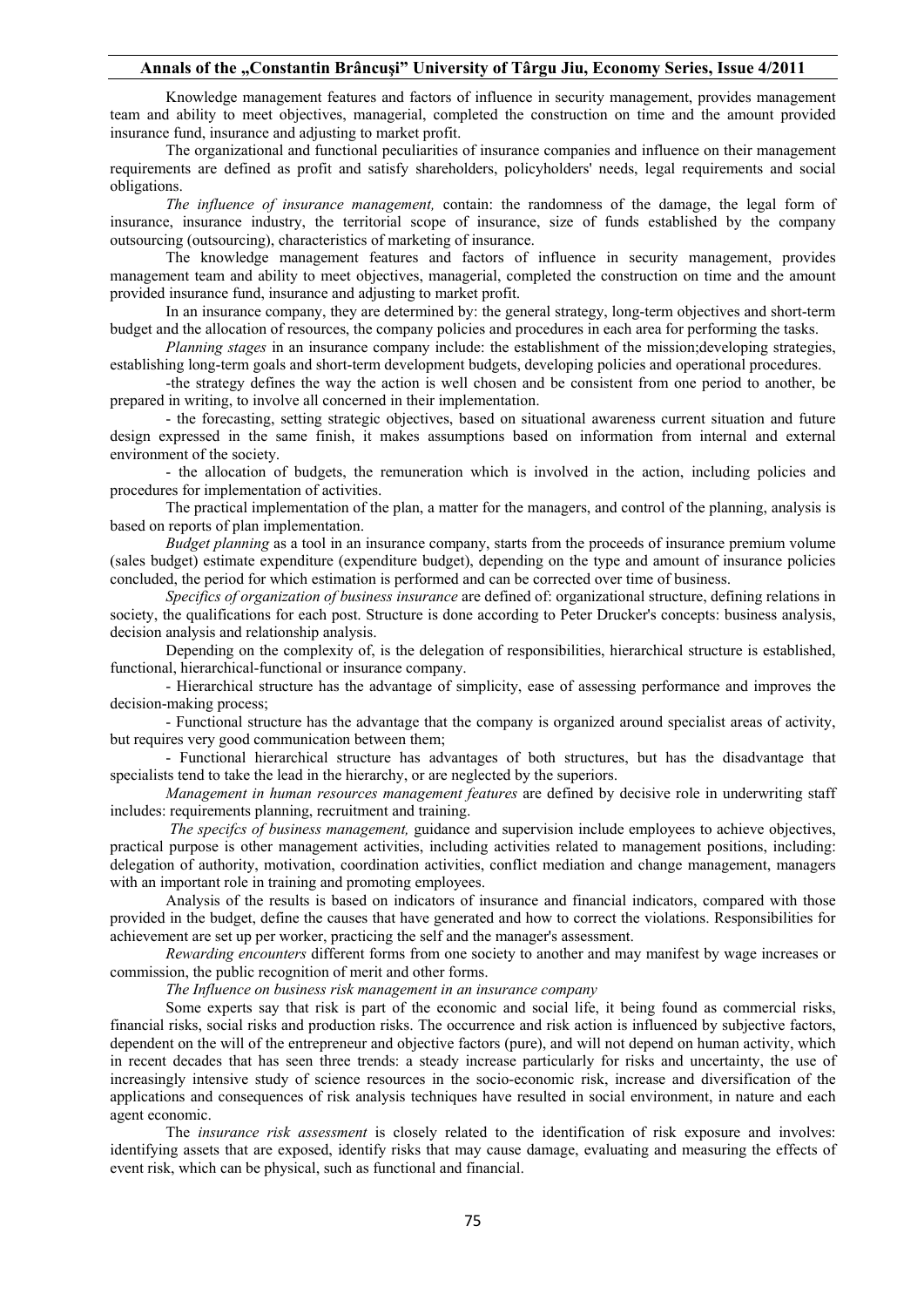## **Annals of the "Constantin Brâncuşi" University of Târgu Jiu, Economy Series, Issue 4/2011**

Today the Insurance companies use modern methods to identify risk such as process mapping method, which is based on analysis of processes of economic entities, map processes, which is a chart that shows exposure to risk factors, the means of production, goods and people participating, to be protected by insurance, the diagram defining the process, detailing the processes and identifying key components in the development of any process, namely: inputs, outputs, constraints, resources, assessment of risk priority, according to their importance, the probability of manifestation of serious incidents.

Most major insurance companies (carriers), broker/agents, and third party administrators (TPAs)offer/provide at least one external RMIS product to their insureds (clients) and any brokers involved in the insurance program. Most commonly, RMIS products allow individual claim detail look-up, basic trend report production, policy summaries and ad hoc queries. The resulting information can then be shared throughout the client's organization, usually for insurance program cost allocation, loss prevention and effective claim management at the local level. More advanced products allow multiple claim data sources to be consolidated into one "Master RMIS," which is essential for most large client organizations with complex insurance programs.

The primary users of RMIS are risk/insurance departments of insured organizations and any insurance broker involved. Interestingly, it is much less common for the insured's safety department and vehicle operations department to have access to RMIS despite similar interest in the data. In fact, safety and vehicle operations of larger organizations typically maintain their own separate database systems of "accidents/incidents," many of which will correlate to RMIS claim data.

Insurance companies normally use a different version of externally provided RMIS for internal use, such as by underwriting and loss control personnel. Occasionally, there could be timing or other differences that could cause data discrepancies between the internal system and externally provided RMIS.

Insurance brokers have a similar need for access to their insured client's claim data. Brokers are normally added as an additional user to the RMIS product provided to their clients by the insurance carrier and TPAs. The information available from RMIS is critical to the broker for interfacing effectively with their counterparts in the insurance carrier and TPAs. Additionally, effectively presented RMIS information that shows trends and analysis is essential to successfully marketing their clients' insurance programs.

Insurance carrier and a TPA claim adjusters traditionally use claims management systems to collect and manage claim information and to administer claims. Some client organizations, however, may choose to manage certain types of claims or those within a loss retention layer and thus use this type of system as well.

Typically, the claims management system provides the primary data to RMIS products. RMIS products in turn provide an externally accessed view into the client's claims data. RMIS products are commonly available directly from larger insurance carriers and TPAs, but the most advanced systems are often offered by independent RMIS vendors. Independent RMIS vendor systems are most desirable when a client organization needs to consolidate claims data from multiple current insurance programs and/or past programs with current program information.

The technique involves: identifying the event, probability of occurrence, how it affects, the number of people affected, risk assessment, classification and review solutions.

*Risk assessment* in life insurance, has a special role, because according to risks insured shall establish and quantify the insurance premiums. The evaluation shall include the obligation to disclose insurer insured any preexisting health problem, age at the time the health insurance, term insurance.

 *Risk management* involves knowledge of the event framework, macro or micro economic risk of the role of economic and social life and must include actions that are recorded after the event, with special role in the improvement measures and projects.

Practical ways to reduce insurance risk, include: reinsurance, hedging strategies, risk transfer part of different business partners.

The risk management in insurance companies, is a process of identification, analysis and response to potential risks of an organization, and once the risk assumed, the manager can take action: risk avoidance, mitigation or mitigation, or transfer of risk.

Risk Management Plan include: risk identification, evaluation, prioritization, risk response plan implementation, monitoring and controlrisk.

*The implement risk management techniques*, involves making decisions, regarding hedge if retained in society, if appeals to self-insurance or risk remains uncovered, and the damage will be listed under operating expenses.

Of the forms found in insurance risk, liquidity risk, defined as a situation where an insurer can no longer meet payments due to lack of financial resources liquid is of great importance, identification and assessment of quality requires knowledge assets, changes in state funding strategy and national and international insurance market.

 Ensure that the economic phenomenon, is taking a certain risk from the insured by the insurer for a price. Assuming that social insurance is a reaction to the risk that everyone faces in social and economic life, insurance can be distinguished: exogenous risks targets whose probability of production can be calculated with great precision, but objective risks private information, the chance probability of the event is largely an individual's private information, which creates problems of insurance company risks endogenous targets whose expression is the